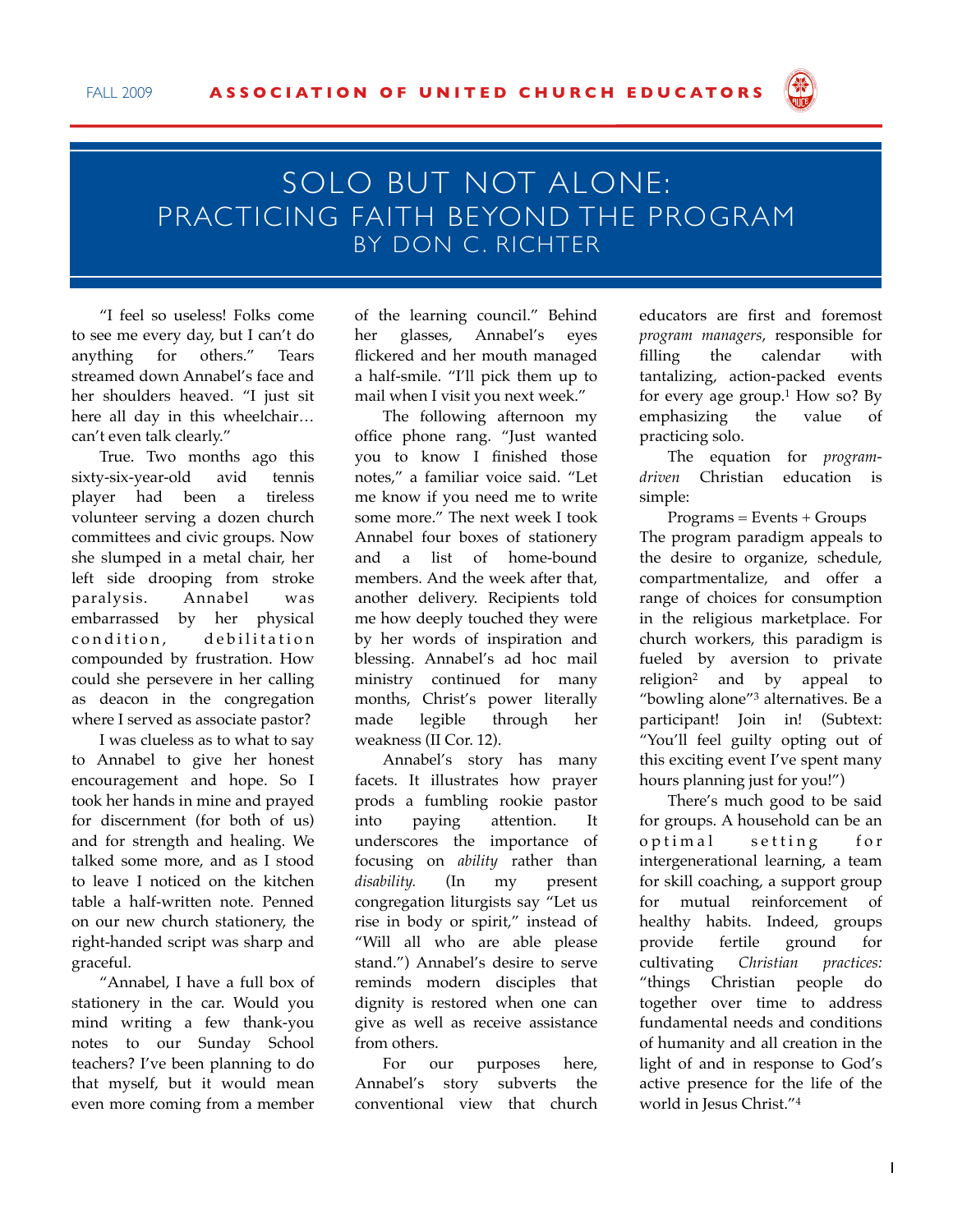In our work we emphasize the *cooperative and communal nature* of Christian practice. We do so to reclaim a dimension of practice that often gets lost in the spiritual practices lexicon. We stress that "each practice must be learned from others and belongs to the community as a whole, even though individuals sometimes engage in the practice by themselves."5

As basic as group programs are for cooperative learning, Christian educators also need to focus on *the individual practitioner*. Just as solitude is essential to sustaining healthy community, rehearsing and even performing by oneself—apart from a group is essential to sustaining vital practices. Solo practice is as paradoxically communal as it is personal. In and through my practice, I find myself providentially linked to a vast web of fellow practitioners from many times and places. Even when practicing alone, I sense that "there are angels hovering 'round" as the communion of saints become mystically and powerfully present.

Tom and his family moved across the country when he was a high school sophomore. The move was especially hard on Tom, who left behind all his childhood friends and struggled to find kindred spirits in his new home town. When I asked Tom what anchored him during this transition, he told me that every night he lit a candle in his bedroom, knelt on the floor, and prayed the entire prayer from the breastplate of St. Patrick: "I bind unto myself this day…" How in the world did a Southern Baptist

boy become acquainted with this archaic Irish-Catholic prayer?

Tom first heard the prayer on an episode of the short-lived television series *Nothing Sacred*. In the closing scene, the priest prays St. Patrick's prayer for a Halloween gathering of characters "haunted" by tragedy and misfortune. The next day, Tom found a copy of the prayer and began his nightly ritual. "That prayer has been my lifeline," he told me. "It kept me sane."

Several years later, St. Patrick's prayer anchored me during days of painful transition. From an ancient Celt…through a TV character…through Tom…to me… and then to a dear friend who has Alzheimer's…we all became part of a vast web of fellow practitioners, even when practicing solo.

*An Altar in the World*, by Barbara Brown Taylor, richly illustrates the solitary yet communal character of Christian practices. Hanging up laundry becomes an invitation to prayer. Digging potatoes a sober reminder that we, too, are earth-creatures who will one day return to the ground from whence we came. Mundane chores *can* have larger purpose and be woven into a way of life that has meaning and integrity.6

Here are ways Christian educators can encourage and support people in their daily solo practice:

 **Celebrate** *not* **doing**. Name the many ways one can be faithful by *not* doing something: *not*  littering invites helps care for the earth; *not* checking e-mail

on Sunday invites Sabbath keeping; *not* impulse buying promotes good stewardship. Like de-cluttering a room, it's liberating to realize that *not*  taking on one more task can open the door to grace.

- **Resist the impulse to plan learning activities that** *always* **herd people into groups.** This will be a special challenge for youth ministry, so identified as "group" activity that a popular youth worker agency goes by this name. Robert Dykstra urges those who care for young people to appreciate their fundamental aloneness, their need for space and solitude. Dykstra overcame his own fear of public speaking and learned to preach during long, lonely car trips to and from college. He listened repeatedly to recordings of six sermons by a dynamic master preacher. Eventually Dykstra could preach all six sermons verbatim, "word for impassioned word and complete with a Scottish accent." Practicing solo, Dykstra's fears were calmed and his sense of calling confirmed.7
- **Provide resources that teach via** *indirection.* Set the stage for individual learners to encounter the gospel through the medium of a short story, a piece of music, a work of art. In Godly Play, for example, a guiding pedagogical conviction is that truth is often revealed parabolically, through indirect communication.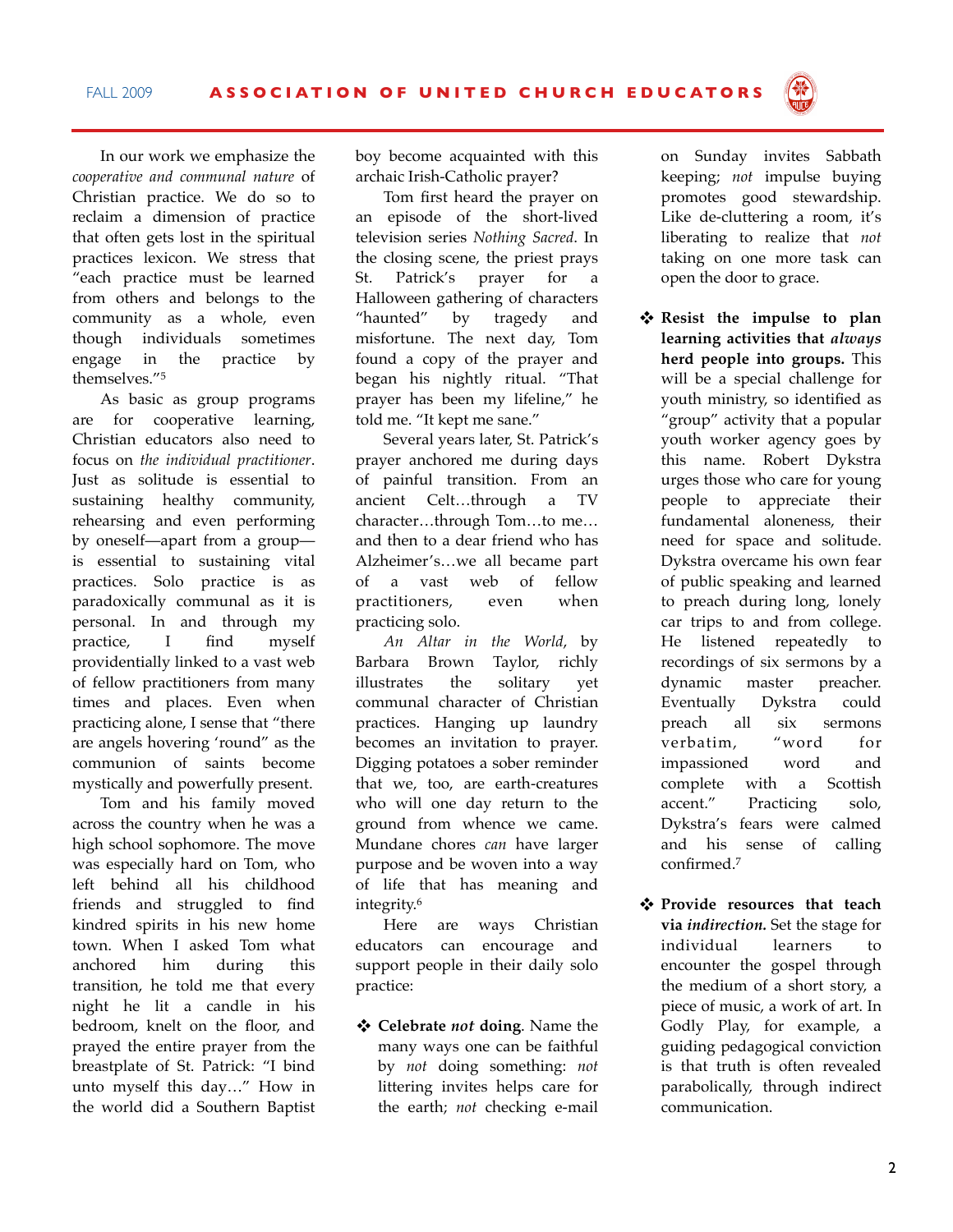- **When planning group events, use a** *ladder approach* **to planning that offers multiple entry points of engagement.** One congregation sponsored a Lenten fast with weekly participant gatherings. The leader also hosted a Google Group and discovered that a number of young adult members were themselves fasting and reading daily posts even though they couldn't make the meetings. Instead of being judged for low commitment level to the group, these young adults found solidarity with others in the midst of their solo practice.8
- **Validate virtuosos and make space for them to offer their gifts for the life of the faith community.** In *Outliers*, Malcolm Gladwell observes that highly talented persons don't come by it naturally. They work at it, typically spending 10,000 hours – including many hours by themselves – honing skills and mastering a discipline.9 Gladwell's research prompts an important clarification about Christian practices: even when many hours are invested in a practice, the goal is never personal

mastery but rather faithfulness."10

So virtuosos in a congregation will likely look different than those in a sports arena or orchestra pit. They may feel more comfortable preaching in a car than a pulpit. They may prefer to light a candle and pray an archaic prayer in solitude. They may have dirt under their fingernails from digging, or ink smudges on their hands from writing thank-you notes. In the company of saints ancient and modern, they are practicing solo.

DON C. RICHTER, an ordained Presbyterian (PCUSA) minister, is associate director of the Valparaiso Project on the Education and Formation of People in Faith [\(www.PracticingOurFaith.org\)](http://www.PracticingOurFaith.org). Don is author of *Mission Trips That Matter: Embodied Faith for the Sake of the World* (2008), coeditor of *Way to Live: Christian Practices for Teens* (2002), and coeditor of *Religious Education Ministry with Youth* (1982). A graduate of Davidson College (A.B.) and Princeton Seminary (M.Div., Ph.D.), Don served as Associate Pastor of the Second Presbyterian Church in Louisville (KY); directed the Youth Theology Institute at Emory University; and taught Christian education at Candler School of Theology and Bethany Theological Seminary. Don's son Jonathan is a senior at Guilford College and his daughter Katherine is a seventh grader. Don lives in Decatur (GA) and worships at Central Presbyterian Church (Atlanta).



## *Notes*

1 Charles Foster, *Educating Congregations* (Abingdon, 1994), 29.

2 In *Habits of the Heart* (University California Press, 1985), Robert Bellah and associates profile "Sheila Larsen" as a caring nurse who trusts herself and hears God through her own internal voice. Preachers and pundits have seized on Sheila as the epitome of a privatized religion ("Sheilaism") that eschews corporate affiliation and worship. In *Caretakers of Our Common House* (Abingdon, 1997), Carol Lakey Hess presents a more sympathetic reading of Sheila, applauding her emerging self-authorship and urging church leaders to ponder why a caring woman of faith does not find religious institutions more life-giving (71-72, 83).